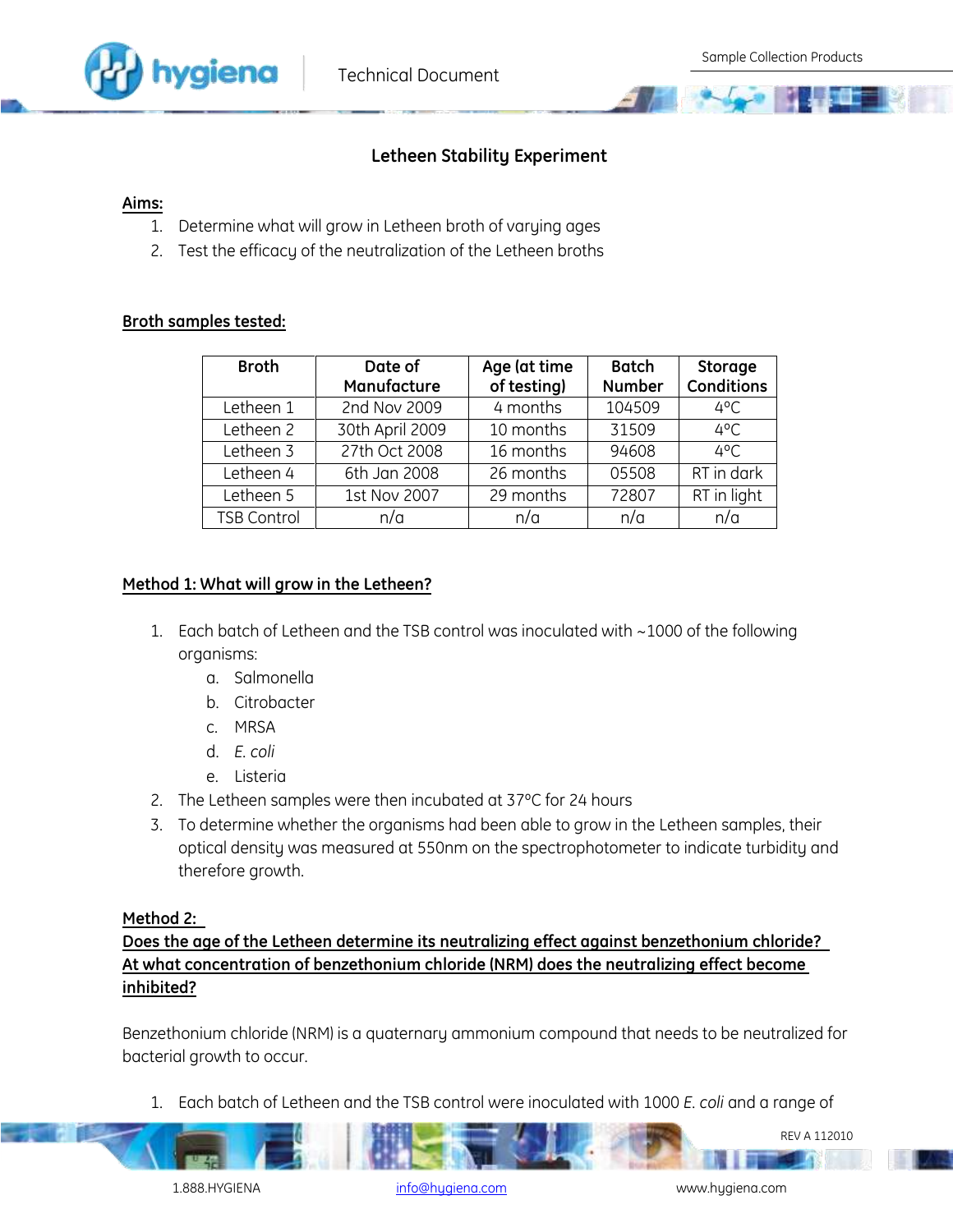

benzethonium chloride concentrations (0.009% - 0.05%)

- 2. These were incubated at 37°C for 24 hours to determine which concentration of benzethonium chloride would inhibit the neutralizing effect of the Letheen and therefore inhibit growth of the *E. coli*.
- 3. The turbidity of the Letheen samples was measured in optical density on the spectrophotometer (550nm).
- 4. 10µl of the TSB control samples were added to UltraSnap devices and read in the Ensure instrument to determine if there was any *E.coli* growth present.

### **Results:**

### **1. What will grow in the Letheen?**

Optical density measured on the spectrophotometer for each inoculated Letheen batch and the TSB control:

| Letheen Batch Age  | Salmonella | Citrobacter | <b>MRSA</b> | E. coli | Listeria |
|--------------------|------------|-------------|-------------|---------|----------|
| 4 Months           | 0.40       | 0.55        | 0.63        | 0.84    | 0.59     |
| 10 Months          | 0.40       | 0.53        | 0.72        | 0.74    | 0.62     |
| 16 Months          | 0.52       | 0.72        | 0.69        | 0.87    | 0.57     |
| 26 Months          | 0.47       | 0.51        | 0.66        | 0.71    | 0.59     |
| 29 Months          | $-0.02$    | 0.78        | $-0.02$     | 1.04    | 0.70     |
| <b>TSB Control</b> | 1.76       | 137         | 1.76        | 1.47    | 1.67     |

Only the Salmonella and MRSA were unable to grow in the oldest batch of Letheen, the other batches of Letheen grew all the organisms.



1.888.HYGIENA [info@hygiena.com](mailto:info@hygiena.com) info@hygiena.com www.hygiena.com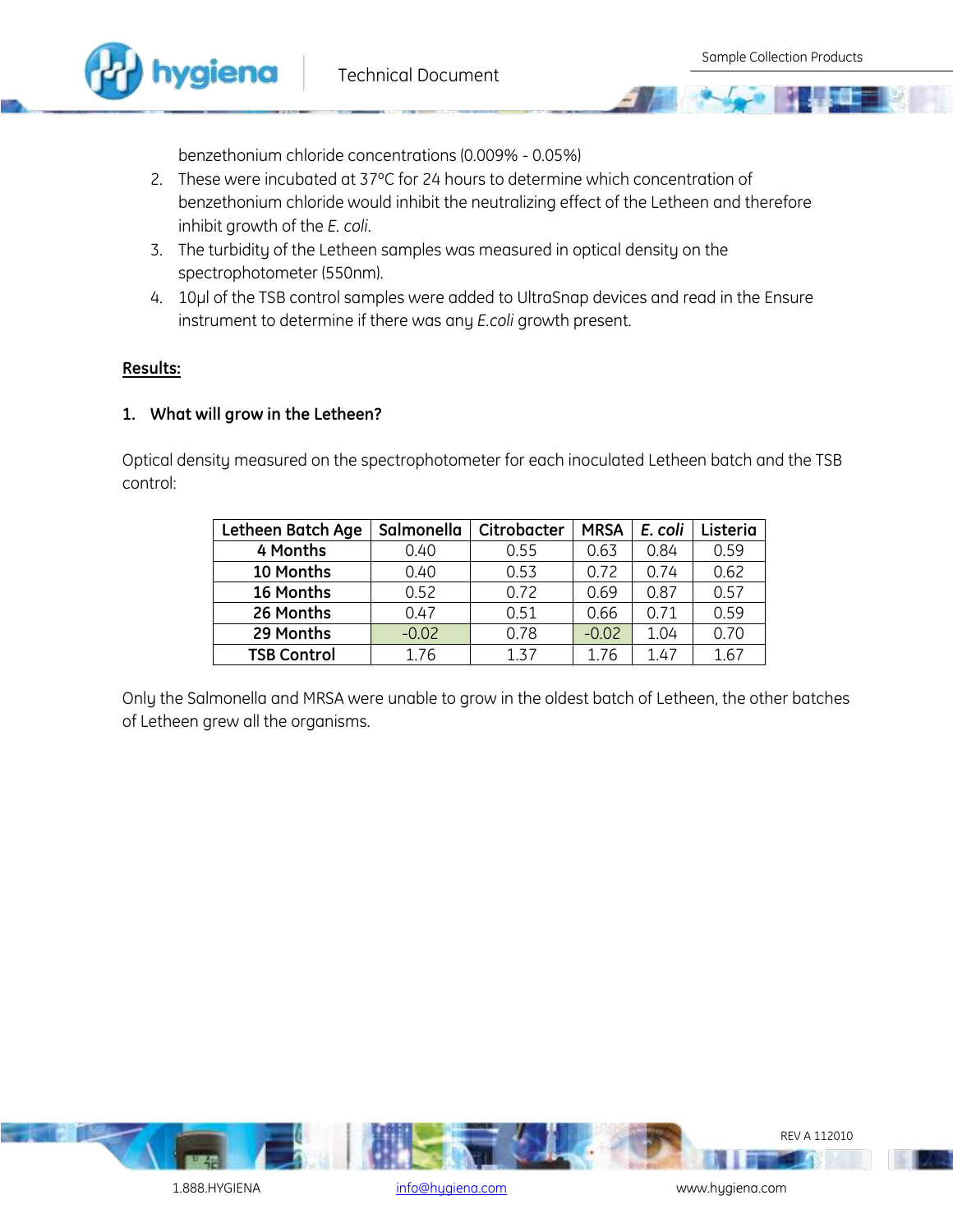**2. Does the Letheen lose its neutralizing ability as it gets older? At what concentration does the benzethonium chloride inhibit Letheen neutralization?** 



The purple line represents the oldest batch of Letheen that has been stored at room temperature in the light. This Letheen loses its neutralizing ability at a benzethonium chloride concentration of 0.033%.

In comparison, the pink line represents the most recent batch of Letheen which has been stored at 4ºC. This Letheen loses its neutralizing ability at a benzethonium chloride concentration of 0.038%. The brown line represents the control where Letheen was replaced with TSB; this broth does not have the neutralizing effect of the Letheen as demonstrated by the lack of growth of *E. coli* in all the samples containing benzethonium chloride.

## **Summary:**

- The oldest batch of Letheen is still viable but was unable to grow Salmonella and MRSA suggesting it is no longer suitable for use. Letheen of this age that has been stored at 4°C and not room temperature would perform better.
- The Letheen batch 4 that has been stored for 26 months at room temperature still works well,  $\bullet$ suggesting it would be viable to extend the shelf life of Letheen up to 26 months at room

1.888.HYGIENA [info@hygiena.com](mailto:info@hygiena.com) www.hygiena.com

REV A 112010